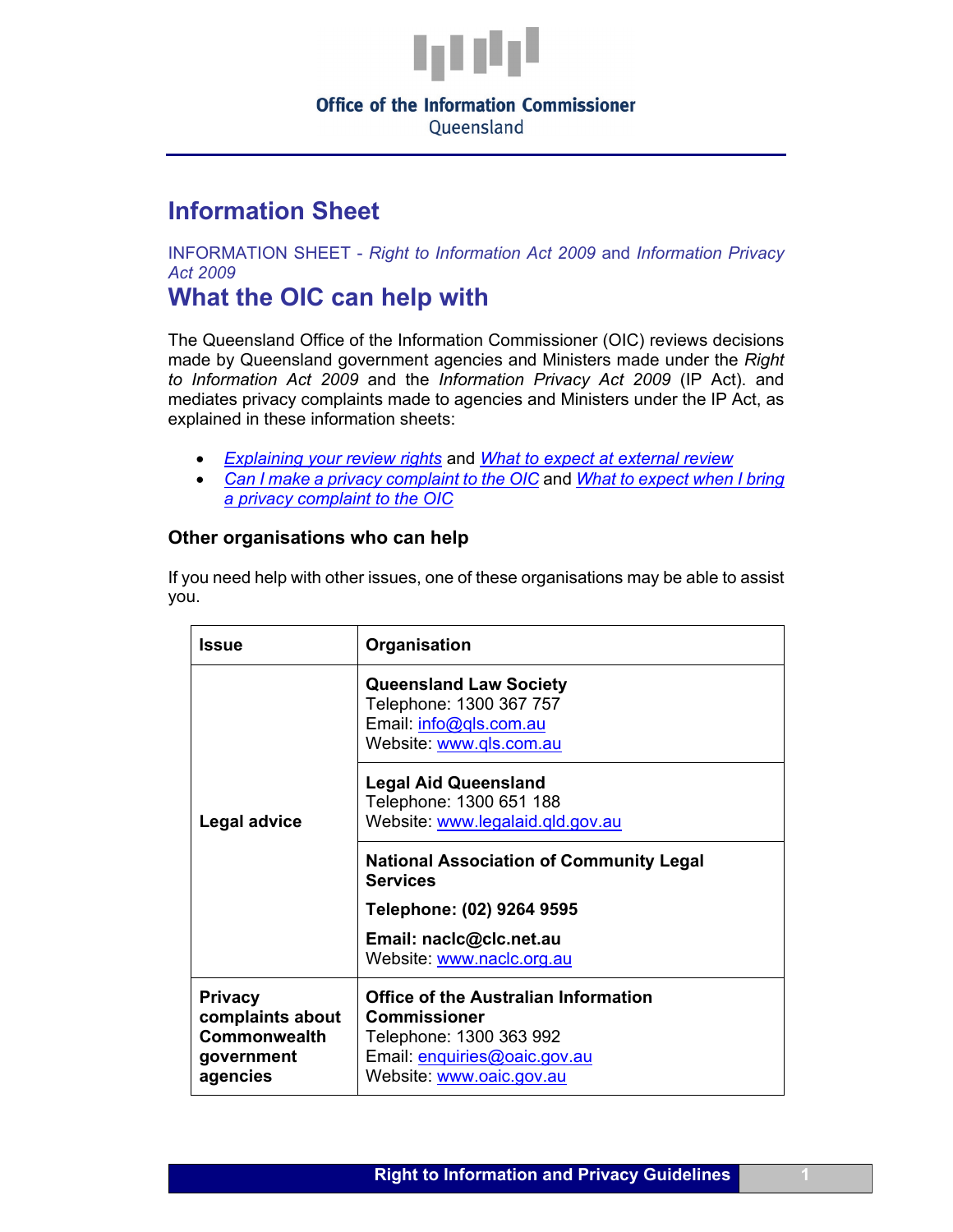

### **Office of the Information Commissioner**

Queensland

| <b>Privacy</b><br>complaints about<br>a doctor or<br>private health<br>service provider                      | <b>Office of the Australian Information</b><br><b>Commissioner</b><br>Telephone: 1300 363 992<br>Email: enquiries@oaic.gov.au<br>Website: www.oaic.gov.au                      |
|--------------------------------------------------------------------------------------------------------------|--------------------------------------------------------------------------------------------------------------------------------------------------------------------------------|
| <b>Complaints about</b><br>a doctor or<br>private health<br>care provider (not<br>privacy related)           | <b>Australian Health Practitioner Regulation Agency</b><br>Telephone: 1300 419 495<br>Website: www.ahpra.gov.au                                                                |
|                                                                                                              | <b>Health Ombudsman</b><br>Telephone: 133 646<br>Email: info@oho.qld.gov.au<br>Website: www.oho.gld.gov.au                                                                     |
| <b>Complaints about</b><br>Queensland<br>government<br>agency actions or<br>decisions                        | <b>Queensland Ombudsman</b><br>Telephone: (07) 3005 7000 or<br>1800 068 908 (outside Brisbane)<br>Email: ombudsman@ombudsman.qld.gov.au<br>Website: www.ombudsman.qld.gov.au   |
| <b>Concerns about</b><br>corruption by<br>Queensland<br>police, politicians,<br>or public sector<br>officers | <b>Crime and Corruption Commission (CCC)</b><br>Telephone: (07) 3360 6060 or<br>1800 061 611 (outside Brisbane)<br>Email:mailbox@ccc.qld.gov.au<br>Website: www.ccc.qld.gov.au |
| <b>Complaints about</b><br>real estate agents                                                                | <b>Real Estate Institute of Queensland (REIQ)</b><br>Telephone: (07) 3249 7347<br>Email: reception@reig.com.au<br>Website: www.reiq.com                                        |
|                                                                                                              | <b>Office of Fair Trading</b><br>Telephone: 13 74 68<br>Email: BrisbaneOFT@deedi.qld.gov.au<br>Website: www.fairtrading.gld.gov.au                                             |
| <b>Complaints about</b><br>Queensland<br>lawyers                                                             | <b>Legal Services Commission</b><br>Telephone: 3406 7737 or 1300 655 754<br>Website: www.lsc.qld.gov.au/complaints                                                             |
| <b>Direct marketing</b><br>or spam emails                                                                    | <b>Australian Communications and Media Authority</b><br>Telephone: 1300 855 180<br>Email: report@submit.spam.acma.gov.au<br>Website: www.acma.gov.au                           |